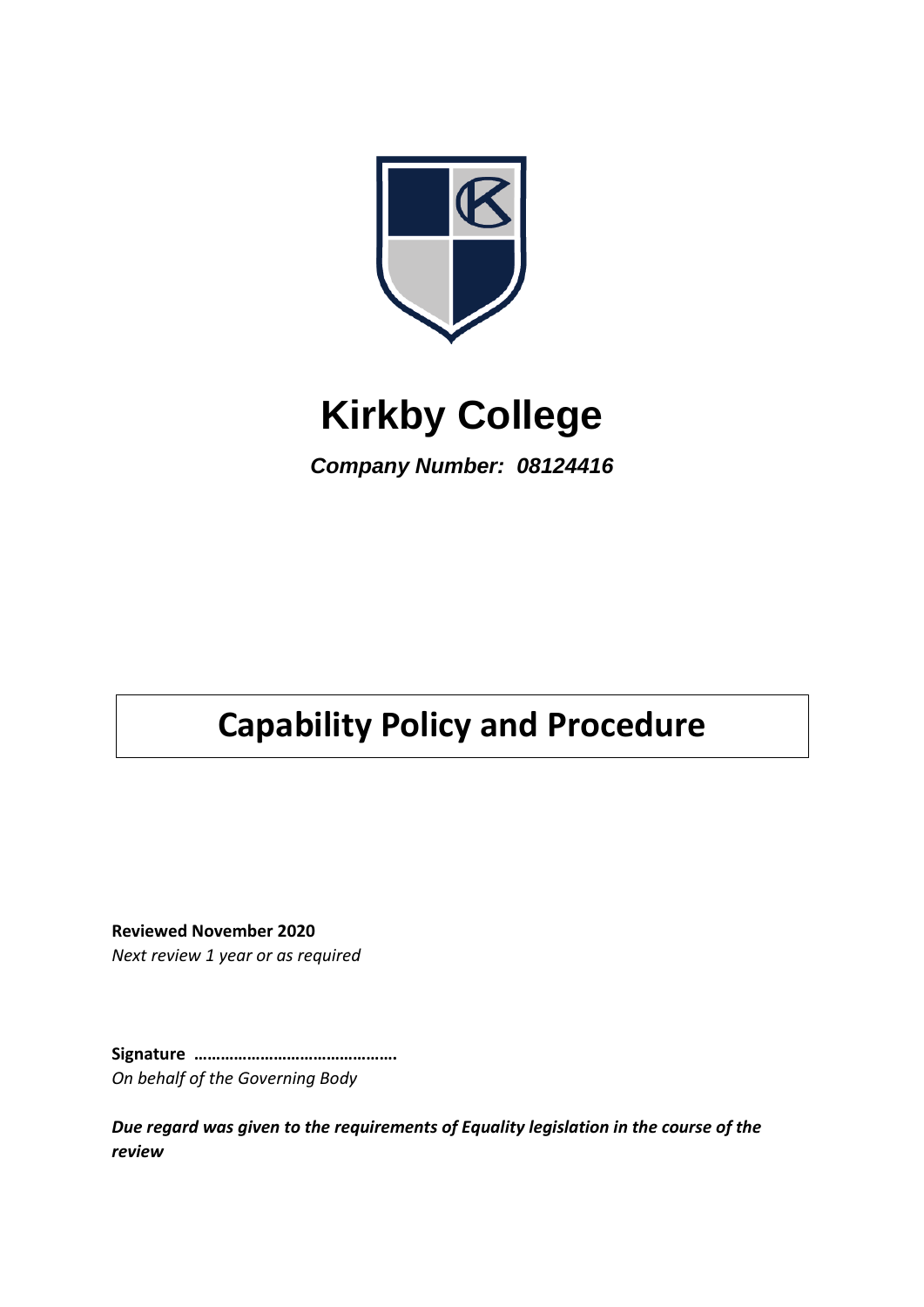| 1. | Policy statement and introduction                                                |    |
|----|----------------------------------------------------------------------------------|----|
| 2. |                                                                                  | 3  |
| 3. |                                                                                  | 3  |
| 4. |                                                                                  | 4  |
| 5. |                                                                                  | 5  |
| 6. |                                                                                  | 5  |
|    | 7. Notification and procedure for formal meetings ______________________________ | 5  |
|    |                                                                                  | 6  |
|    |                                                                                  |    |
|    |                                                                                  |    |
|    |                                                                                  |    |
|    |                                                                                  | 8  |
|    |                                                                                  | 8  |
|    |                                                                                  | 9  |
|    |                                                                                  | 10 |
|    |                                                                                  | 10 |
|    | Appendix A - Development Action Plan for Support Staff                           | 11 |
|    |                                                                                  | 13 |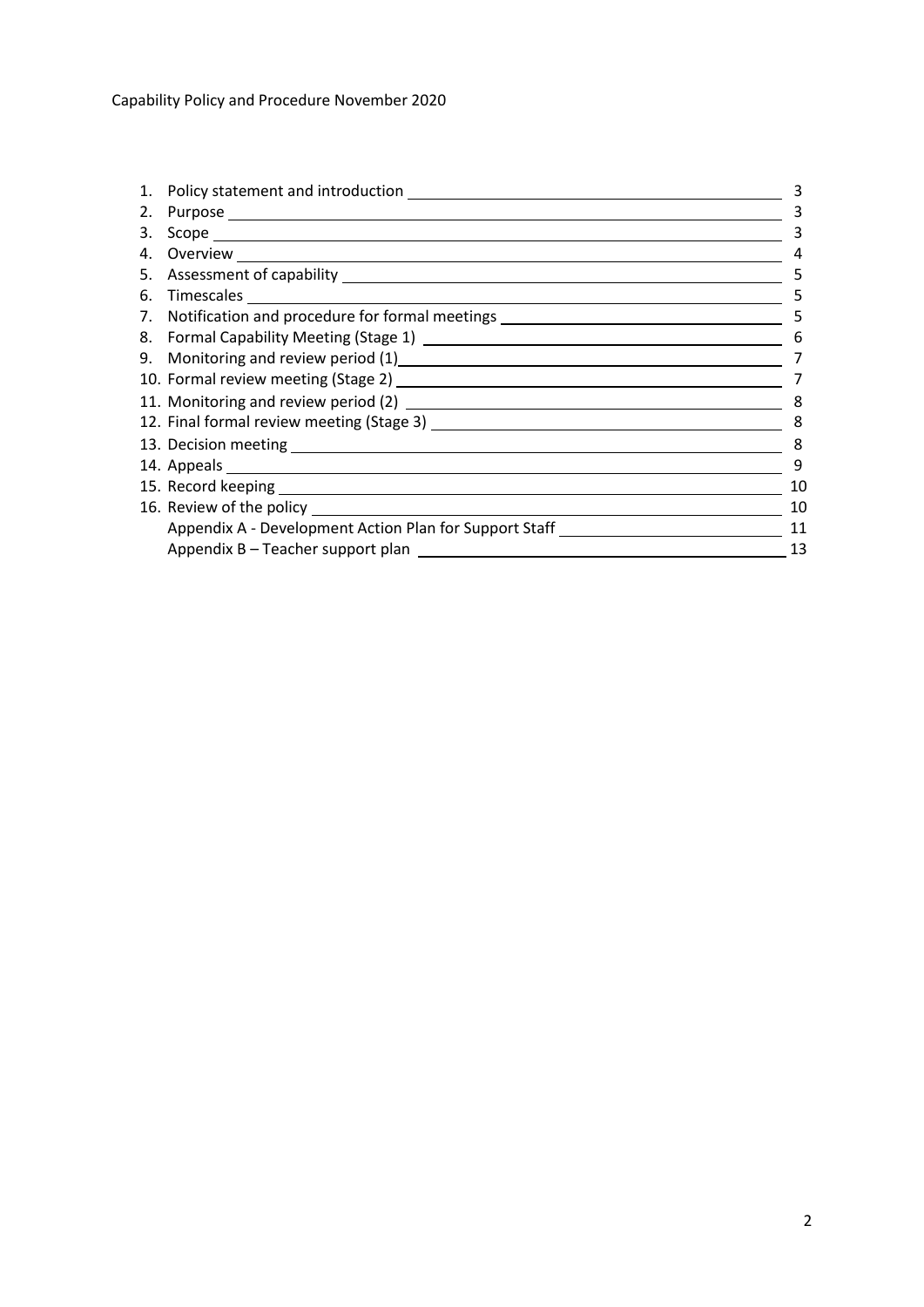## **1 Policy statement and introduction**

1.1 We will endeavour to ensure that all staff members achieve and maintain the required standard of performance in their job. The standard required will be established with each staff member by way of our Values, Professional Standards and skill levels through the Performance Management Process. In short, all staff members will know what is expected of them. Performance will be monitored, and staff members given appropriate training and support to meet the required standard.

For the purposes of this procedure, capability can be defined as:

"The ability of the staff member to perform the job they are employed to do in an effective manner"

1.2 This procedure is to be used when a staff member is not meeting the required standard for their job. The reasons for this will be established and the staff member will be given all the support needed to enable them to meet the required standard.

1.3 Throughout this procedure, the term 'line manager' is a generic term.

#### **2 Purpose**

2.1 This procedure provides a consistent and fair framework for dealing with issues of underperformance. It also ensures a mechanism is in place to help staff members achieve and maintain a high standard of performance.

2.2 This procedure is not intended as a substitute for sound employment practices, such as the induction of new staff/newly promoted staff members and comprehensive performance management. Generally, performance should be discussed regularly as part of the staff member's supervision and under-performance identified and tackled early. Early identification of problems through performance review will help to avoid formal capability procedures. However, there will inevitably be cases where a more formal and structured approach is necessary.

#### **3 Scope**

3.1 This procedure applies to all staff members (teaching and non-teaching) who either (a) have a permanent contract of employment, or (b) are fixed-term staff members. It does not apply to staff members subject to probation, who are subject to separate procedures.

3.2 Where there are concerns about performance as a result of a staff member's negligence or wilful failure to carry out their duties and responsibilities, in this case the matter should be addressed in accordance with the Staff Disciplinary procedure.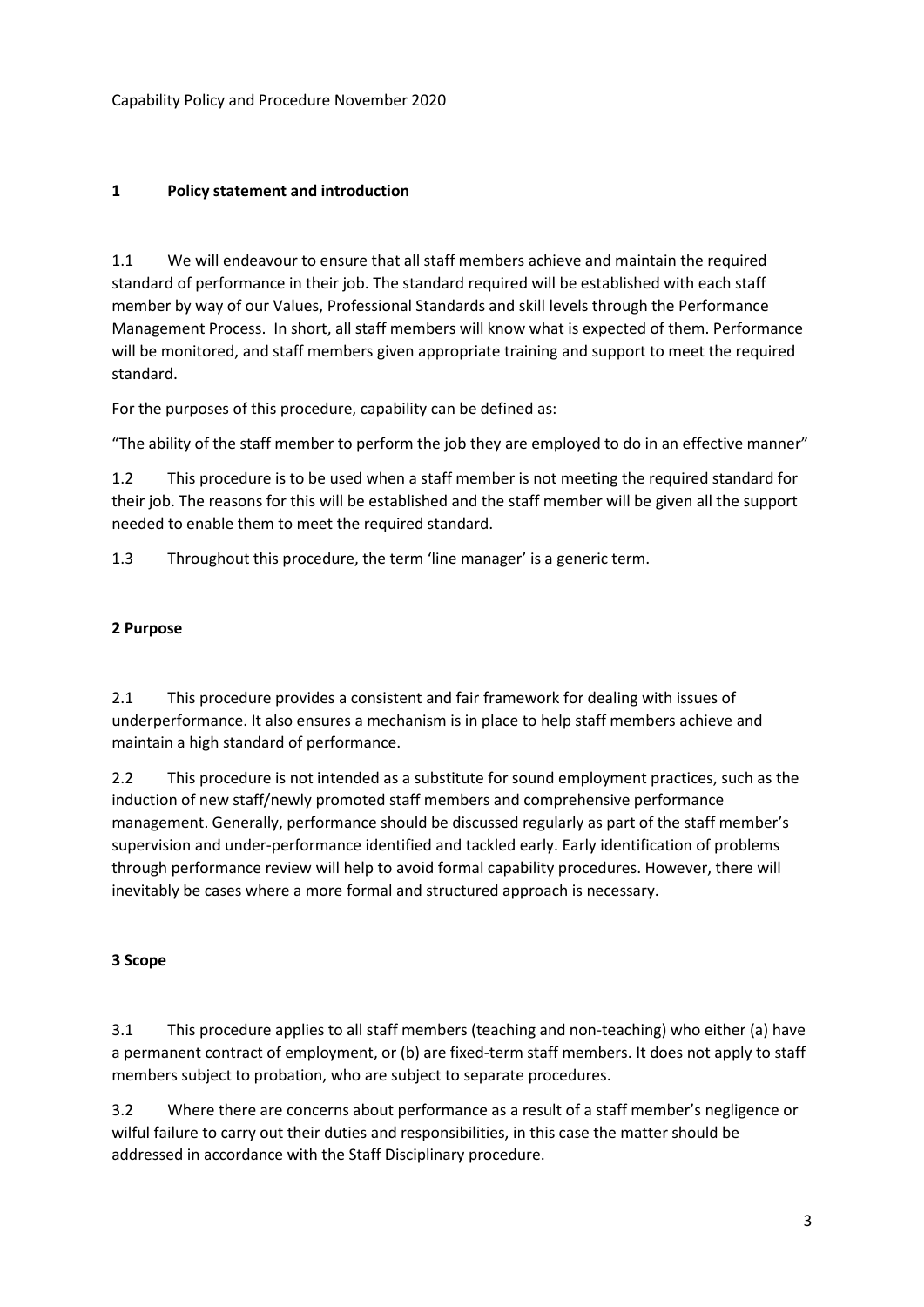#### **4 Overview**

- 4.1 Formal capability should only be entered where either of the following circumstances exists:
	- Prior to the stages below line management have carried out informal meetings, coaching and /or action planning to address issues of under- performance. The staff member will have been aware that there are performance issues and will have had a chance to address this.
	- Or the impact of the capability has a very serious and detrimental effect on other staff members, learners, or the Academy e.g. very poor exam results, retention rates or achievement.

4.2 It is important to recognise that many issues of under-performance can be, and should be, resolved without recourse to the formal Capability Procedure. The formal procedure is intended as a framework and may need to be adapted to suit the needs of each situation. The capability procedure will be applied with great care, giving staff members the opportunity to develop and improve, as it is a difficult experience for a staff member who will ultimately be dismissed if unable to meet the required expectations and standards.

4.3 Concerns about capability may arise from several factors, including but not limited to:

- Lack of proficiency and under performance
- Poor results in key areas of achievement
- Student/parent complaints
- Lesson observations for teaching staff members
- Lack of aptitude, skill or experience
- Reorganisation or redefinition of role
- Poor attendance at work, related to ill health
- Personal/family difficulties
- Resources available which are crucial to the staff member's performance
- Changes in the nature and allocation of work, including heavy workload

4.4 Concerns about capability should not be confused with disability. Where a staff member has become disabled during their employment it is important to ensure that every effort should be made to retain them in their original job role through reasonable adjustments or redeploy them to a suitable alternative post, in line with the requirements of the Equality Act 2010.

4.5 In exceptional circumstances, it may be necessary to temporarily redeploy or suspend a staff member immediately from their normal job, e.g. staff against whom serious complaints of lack of capability and/or lack of competence have been made by students or workplace colleagues.

4.6 The capability procedure may be run in parallel with other Academy procedures as appropriate.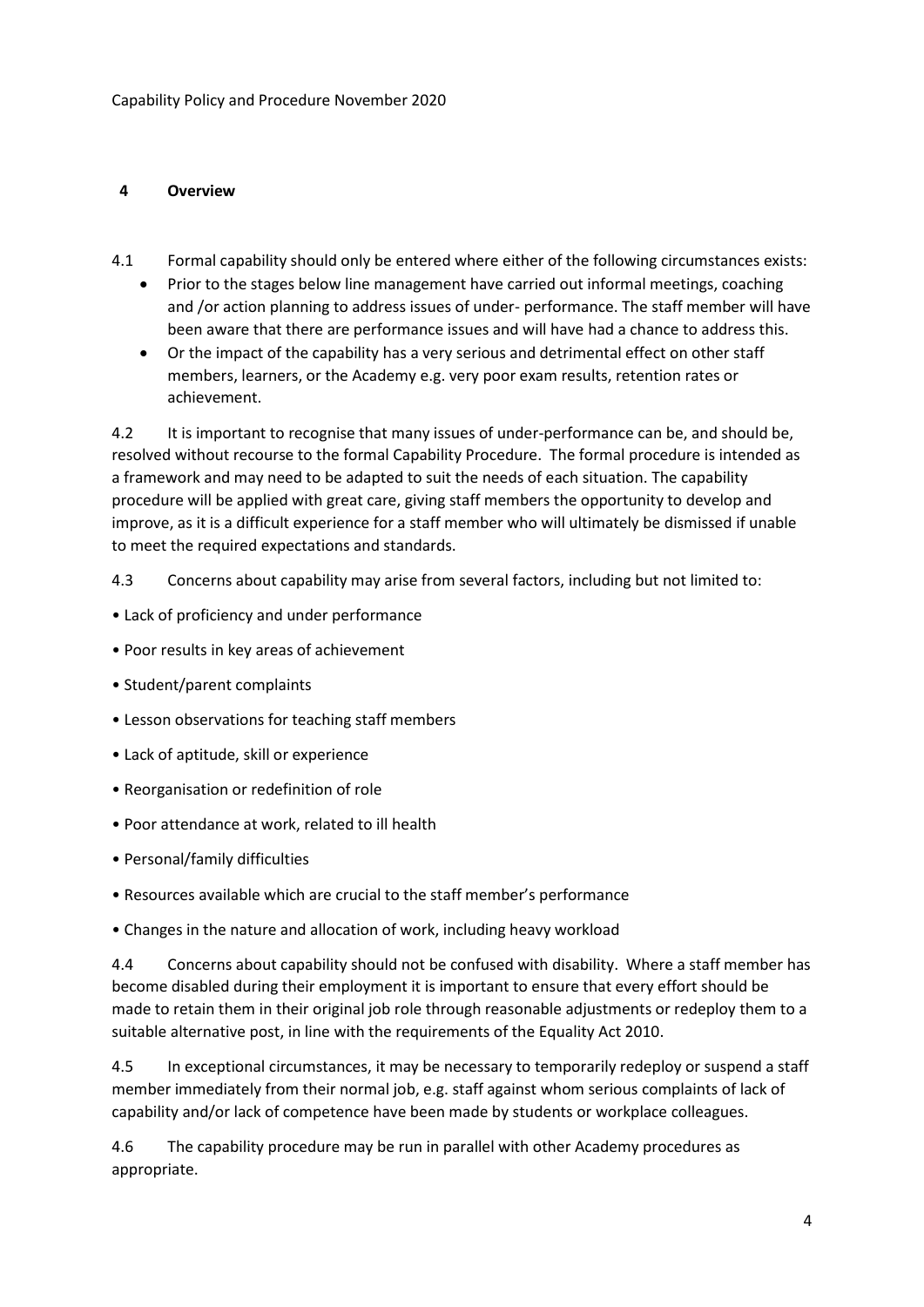#### **5 Assessment of capability**

5.1 The assessment of capability is an ongoing process. It starts at the stage of recruitment, when the staff member is assessed as being capable of doing the job. It is likely that the staff member will need additional training when first employed – and this will be addressed during the induction process.

5.2 On an on-going basis, capability is assessed through the appraisal process. If any capability difficulties are addressed during this process the manager conducting the appraisal and the staff member being appraised are required to draw up a "development/support action plan" (Appendix A&B) together to address the issue. This will include a series of measures designed to help improve the staff member's performance. Each measure will be agreed with the member of staff, although we reserve the right to insist on any aspect of the performance improvement programme in the absence of such agreement. Each programme will contain the following elements:

- Timescale
- Targets
- Measures
- Feedback
- Review
- Ongoing review

#### **6 Timescales**

6.1 Capability matters should normally be conducted within the timescales set out in the procedure. However, if there is a valid reason to do so, timescales can be varied. If this is initiated by management, the staff member should be given as much notice as possible with a clear explanation.

6.2 All efforts should be made by staff members to attend meetings that constitute part of this procedure. When there are valid reasons to reschedule meetings then these should be rearranged without undue delay.

#### **7 Notification and procedure for formal meetings**

7.1 Ten working days' written notice will be given of any formal meetings under this procedure.

7.2 Formal meetings will be conducted by the Headteacher/Business Manager or other senior leader delegated this responsibility by the Headteacher/Business Manager.

7.3 An employee has the right to be accompanied to any formal meeting under this procedure by a companion, who may be a colleague or a trade union representative.

7.4 A formal meeting under this procedure will:

• Identify performance shortcomings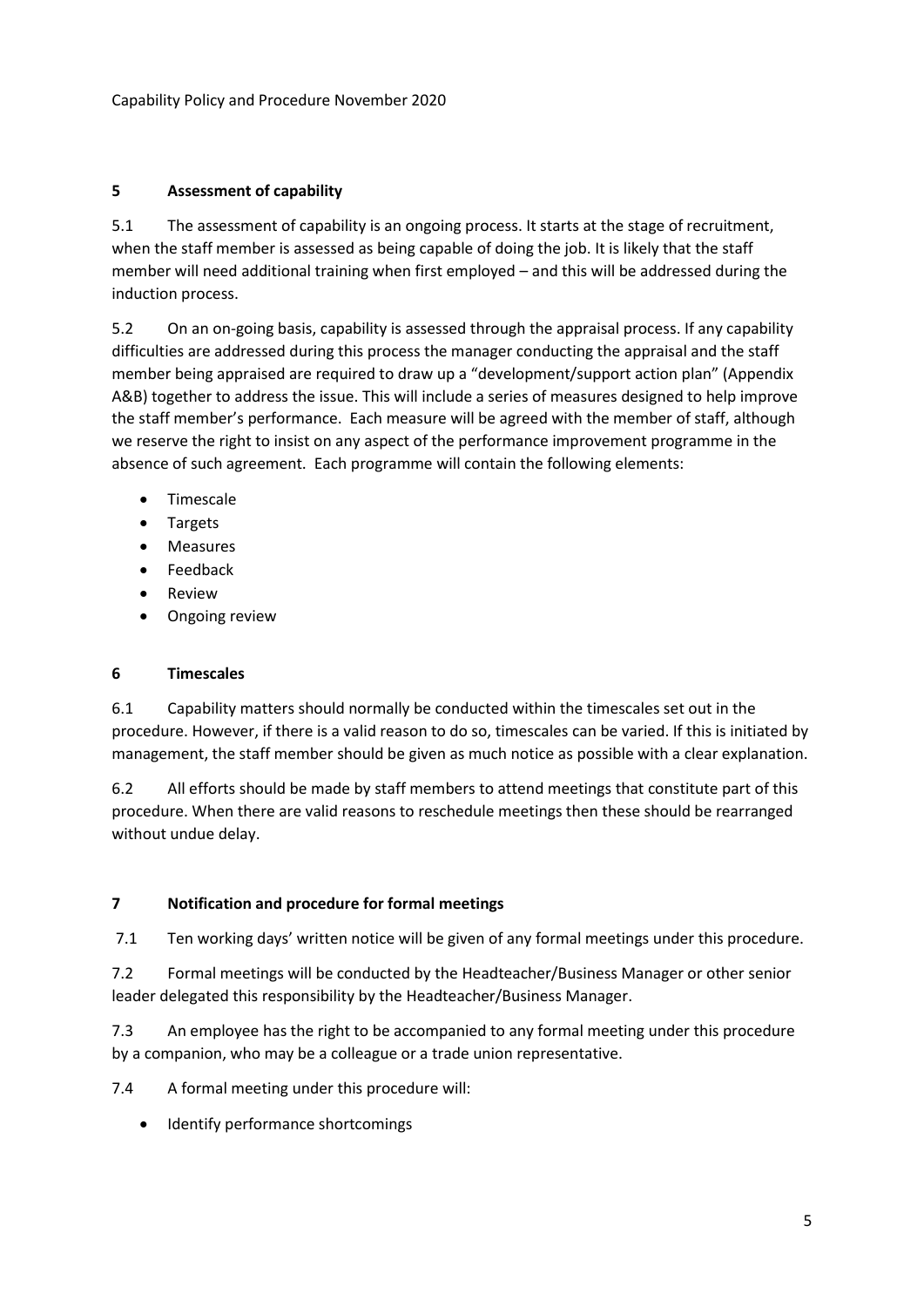Capability Policy and Procedure November 2020

- Allow an employee to respond to those concerns, ask questions and make any relevant representations which may provide new information or a different context to the evidence already collected
- Identify what action (including support provided) has been taken to date and what the outcome was
- Where appropriate, identify and explain a support plan of action that will be available to help the employee improve performance. The employee will be given the opportunity to make an input to this support plan of action
- Provide the employee with the support plan of action (example in Appendix 1 & 2) listing those responsible for ensuring support is provided, targets for improvement, support to be provided and when, and measures of success. It should also detail dates and times for informal review meetings with mentors, observations or other form of intervention activity
- Where appropriate, warn an employee formally that failure to improve within the set period could lead to dismissal
- Confirm the timescale for the monitoring and review period which will follow a formal meeting where a warning is issued. The timetable will depend on the circumstances of the individual case but the period will be reasonable and proportionate and should provide sufficient opportunity for an improvement to be made. Formal monitoring, evaluation, guidance and support will continue during this period.

7.5 The person conducting the meeting may adjourn the meeting, for example for further investigation or to consider if additional information is required. The employee may adjourn the meeting to attain further information to assist them in responding to the concerns raised. Following an adjournment, the meeting must be reconvened within ten working days.

7.6 Following a formal meeting, the matters covered and any other relevant points will be confirmed in writing. Where a warning has been issued the letter will set out the length of the monitoring and review period and the procedure and time limits for appealing against the warning.

7.7 Minutes will be taken of all formal meetings and the employee will be sent a copy following the meeting.

# **8 Formal Capability Meeting (Stage 1)**

8.1 At the meeting the concerns regarding performance will be put to the employee and the employee will be able to respond to those concerns and to make any relevant representations. This may provide new information or a different context to the information/evidence already collected. The procedures are to be implemented with the intention of supporting the staff in achieving the required standards. Before commencing with the formal procedure HR must be consulted.

8.2 There are four options at Stage 1, either

1. No further action\*

2. Arrange additional informal support\*

3. First written warning

4. In exceptional circumstances for very serious cases a final written warning could be issued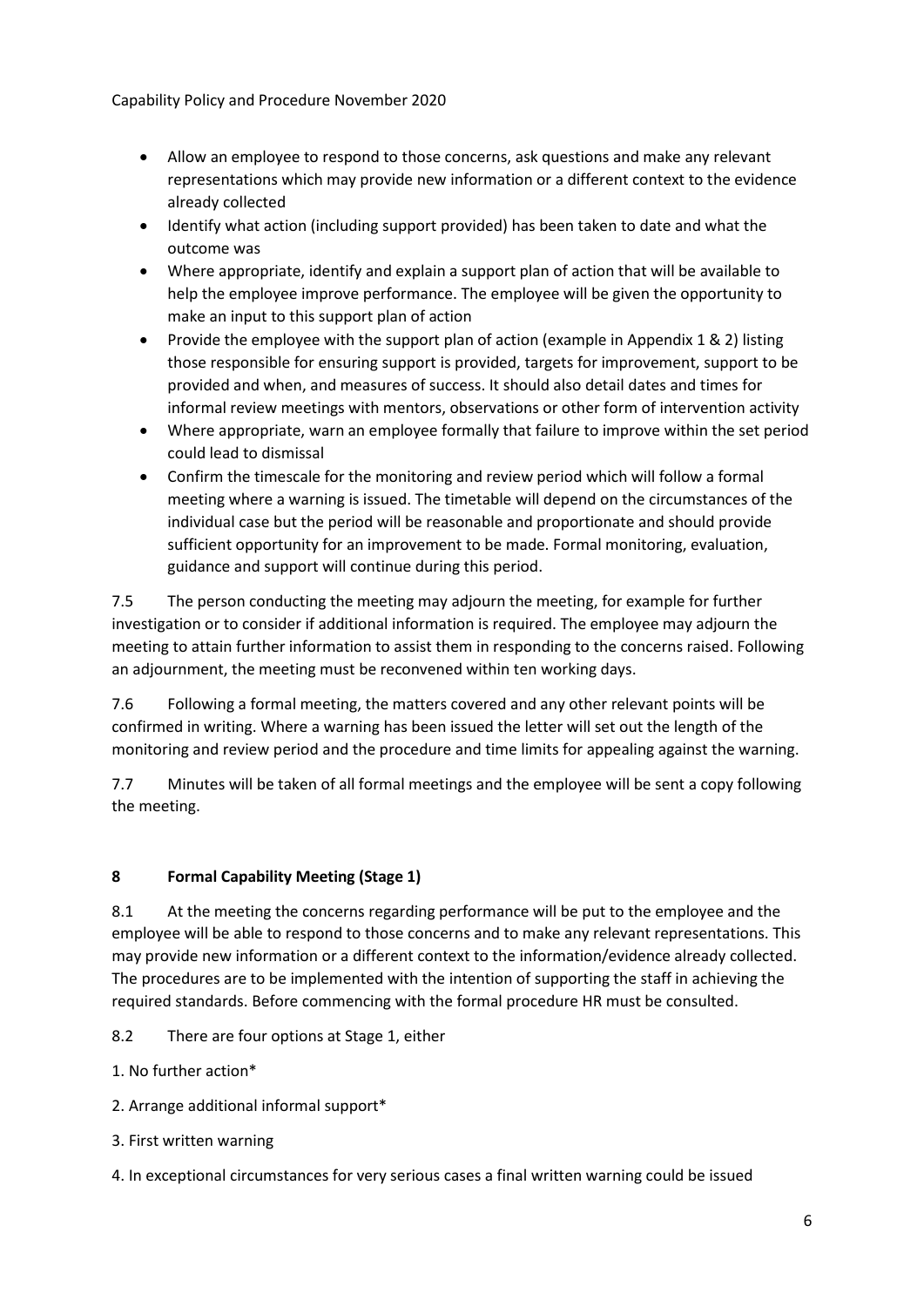#### Capability Policy and Procedure November 2020

\*1 & 2 are only relevant where new information, evidence, a different perspective on the information collected, or further investigation suggests that the matter is not as serious as it first seemed or there is no case to answer.

8.3 If performance is unsatisfactory a first written warning will normally be issued and will invoke the first monitoring and review period.

8.4 In cases of particularly serious concern, it is possible to move directly to a final written warning. This will invoke the second monitoring and review period immediately.

#### **9 Monitoring and review period (1)**

9.1 A performance monitoring and review period will follow the formal capability meeting (stage 1).

9.2 It is important that a timescale for improvement is set in line with an agreed support plan. Ordinarily to ensure improvements are made and sustained this is likely to be a period of not less than 6 working weeks. However, if the improvement can reasonably be achieved and measured effectively with agreement this period can be shorter.

9.3 Formal monitoring, evaluation, guidance and support will continue during this period. At the end of the performance monitoring and review period (1), the employee will be invited to a formal review meeting (stage 2), unless they were issued with a final written warning, in which case they will be invited to a decision meeting (stage 3) (see below).

9.4 If performance is deemed to have improved but not reached the required standard a further monitoring and review period can be put in place. There will be a further formal meeting at the end of that extended monitoring and review period.

# **10 Formal review meeting (Stage 2)**

10.1 Where, following the formal capability meeting (stage 1), the employee's performance has improved to a satisfactory level, this should be formally recognised and confirmed in writing within five working days of the meeting. Explanation should be given to the employee of the importance of sustaining this level of performance.

10.2 There are two options at Stage 2, either:

1. No further action because the employee's performance has improved sufficiently

# 2. Final written warning

10.3 Where, following the formal capability meeting and despite appropriate support mechanisms having been put in place, the employee's performance remains unsatisfactory, a final written warning may be issued. At this point the employee will be advised that if there is insufficient improvement in performance it could lead to their dismissal.

10.4 Again, the main focus of the meeting should be to explore ways of supporting the employee to improve their performance to an acceptable level.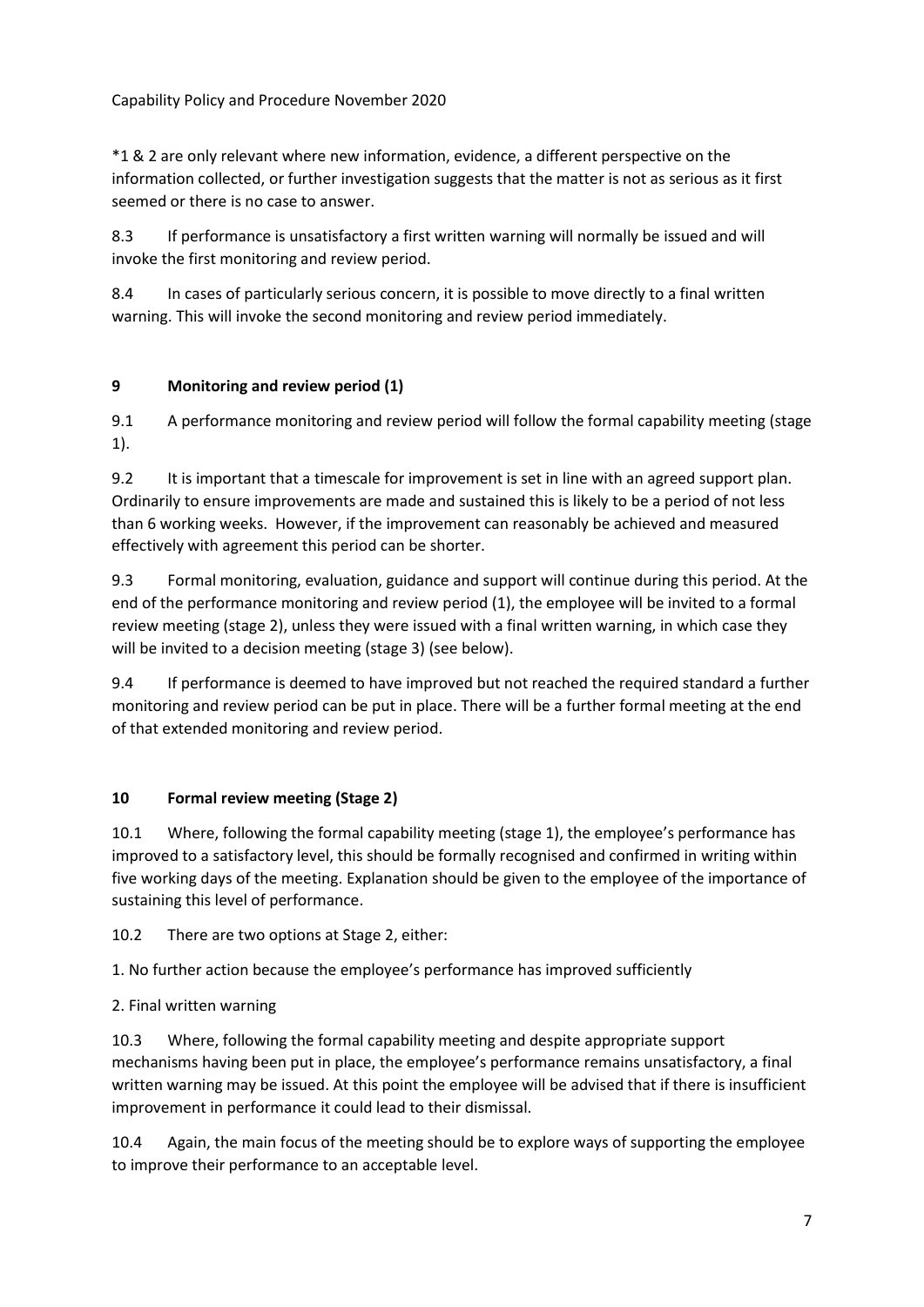## **11 Monitoring and review period (2)**

11.1 A performance monitoring and review period will follow the formal review meeting (stage 2).

11.2 It is important that a timescale for improvement is set in line with an agreed support plan. Ordinarily to ensure improvements are made and sustained this is likely to be a period of not less than 6 working weeks. However, if the improvement can reasonably be achieved and measured effectively with agreement this period can be shorter.

11.3 Formal monitoring, evaluation, guidance and support will continue during this period. At the end of the further monitoring and review period (2), the employee will be invited to a final formal review meeting (stage 3).

11.4 If performance is deemed to have improved but not reached the required standard, a further monitoring and review period can be put in place. There will be a further formal meeting at the end of that extended monitoring and review period.

#### **12 Final formal review meeting (Stage 3)**

12.1 Where, following the formal review meeting (stage 2), the employee's performance has improved to a satisfactory level, this should be formally recognised and confirmed in writing within five working days of the meeting. Explanation should be given to the employee of the importance of sustaining this level of performance.

12.2 There are two options at Stage 2, either:

- 1. No further action because the employee's performance has improved sufficiently
- 2. Proceed to a Decision Meeting

12.3 Where, following the formal review meeting (stage 2) and despite appropriate support mechanisms having been put in place, the employee's performance remains unsatisfactory, a Decision Meeting will take place, during which the employees ongoing employment with the Trust will be considered. At this point the employee should be aware that if there is insufficient improvement in performance, it could lead to their dismissal.

12.4 Again, the main focus of the meeting should be to explore ways of supporting the employee to improve their performance to an acceptable level.

#### **13 Decision meeting**

13.1 Where, following the second assessment stage the staff member's performance remains unsatisfactory, the matter will be referred to a decision meeting. This meeting will be conducted by a panel consisting of the Headteacher, Senior Leader, Business Manager or nominated deputy. Advisors will be invited as appropriate. The staff member will be given at least ten working days' written notice of this meeting and will be provided with any relevant documentation.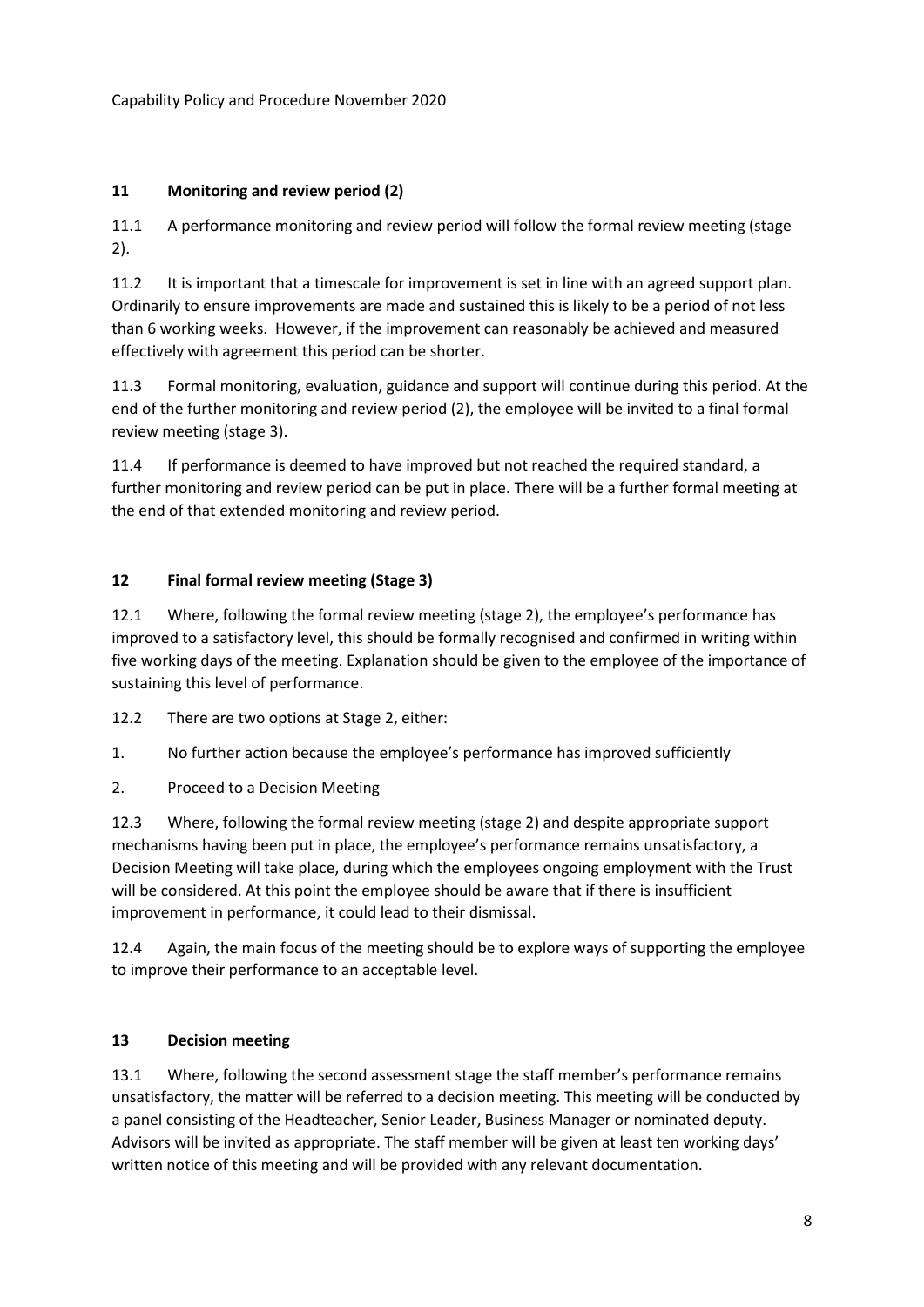13.2 The staff member must submit any evidence that they wish to present to the panel at least five working days prior to the hearing.

13.3 The purpose of the meeting will be for the panel to consider whether the staff member's performance falls below the standard that is required, to satisfy themselves whether adequate support mechanisms have been offered to the staff member, and to ensure that all reasonable alternatives to dismissal, such as redeployment, have been exhausted.

13.4 Where the panel is satisfied regarding the above, it may make a decision to dismiss the staff member on grounds of capability.

13.5 The panel's decision will be communicated to the staff member, and confirmed in writing within five working days of the decision and the staff member advised of their right to appeal against the decision, the timescale for appeal, to whom it should be addressed and that he or she is entitled to be represented by his or her trade union representative or colleague at any appeal hearing.

#### **14 Appeals**

14.1 Appeals under this procedure must be made in writing within ten working days and will be heard by a panel of the Trustees.

14.2 In all instances except dismissal, notices of appeal will be made to the Headteacher, who will make arrangements for the appropriate person/s to hear the appeal. Advisors will be invited as appropriate. Appeals against dismissal, should be made to the Chair of Governors.

14.3 Appeals will usually be considered by the panel in relation to one or more of the following grounds:

The PROCEDURE, – the grounds of appeal should detail how procedural irregularities prejudiced any decision.

The FACTS, – the grounds of appeal should detail how the facts do not support the decision or were misinterpreted or disregarded. They should also detail any new evidence to be considered.

The DECISION, – the grounds of the appeal should state how the level of action taken was unreasonable and unjustified.

14.4 Appeal hearings will be convened as soon as is reasonably practicable and the staff member will be given ten working days' notice of the time and place of the appeal hearing and will be provided with any relevant documentation.

14.5 The staff member must submit any evidence that they wish to present to the panel at least five working days prior to the hearing.

14.6 The purpose of the hearing is to review the decision to give a written warning or to dismiss. The person chairing the appeal will communicate the decision, which will be final, in writing to the staff member within ten working days of the appeal hearing.

14.7 Appeals should not unnecessarily delay progression of the capability procedure. Whilst it will normally be considered reasonable to delay a second review meeting/capability hearing pending an outstanding appeal, any monitoring or supportive action being taken by management will continue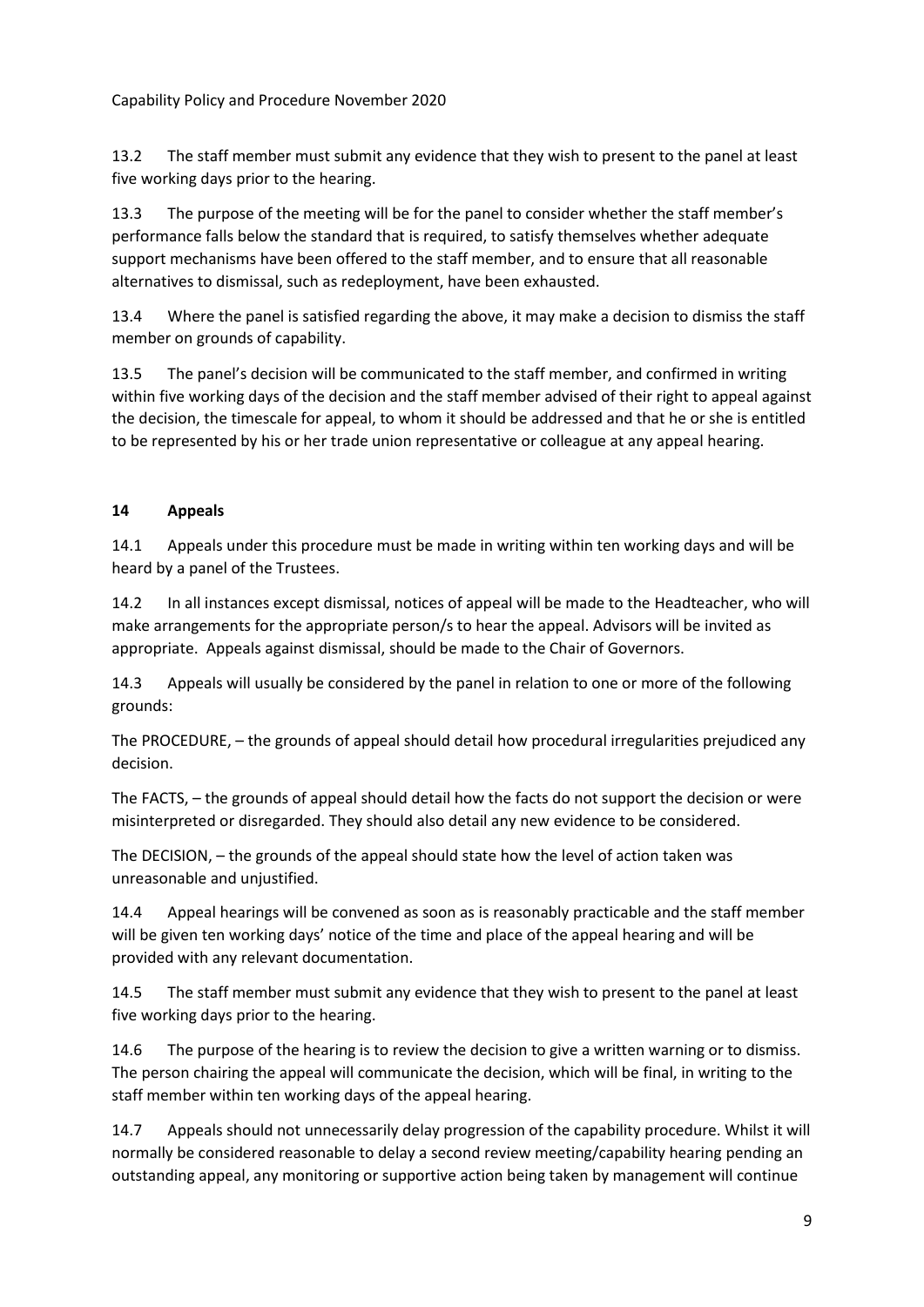whilst the appeal is being processed (and count towards any monitoring periods/timescales previously agreed). If a staff member's representative cannot attend on a proposed date, the staff member can suggest another date so long as it is reasonable.

#### **15 Record Keeping**

15.1 Records of meetings and discussions relating to the capability process must be kept. These must be written during or as soon after the event as possible to ensure the accuracy of the record. Written records must be dated and issued to all parties. Copies of all final meeting records must be given to staff members and their representatives. Written confirmation of the outcome of any meetings will be sent to the staff member and their representative for their information and a copy kept on the staff member's personnel file.

15.2 Records should include:

• The nature of the inadequate performance; • What was decided and actions taken; • The reason for the actions; • Whether an appeal was lodged; • The outcome of the appeal; and • Any subsequent developments.

#### **16 Review of the Policy**

This policy is reviewed annually by the Headteacher who will monitor the application and outcomes of this policy to ensure it is working effectively.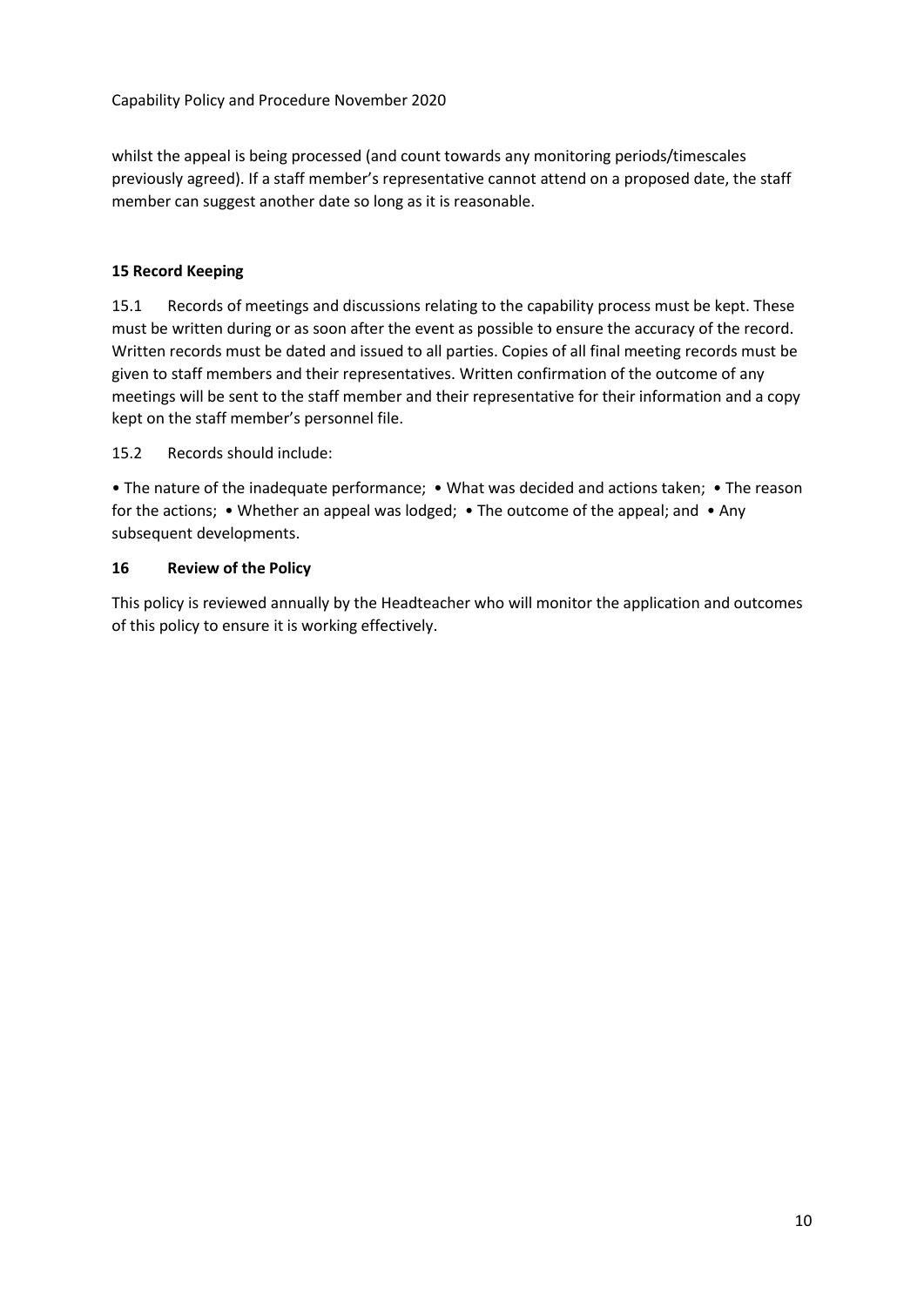Capability Policy and Procedure November 2020

Appendix A - Development Action Plan for Support Staff



Staff member name: \_\_\_\_\_\_\_\_\_\_\_\_\_\_\_\_\_\_\_\_\_\_\_\_\_\_\_\_\_

Job Role: \_\_\_\_\_\_\_\_\_\_\_\_\_\_\_\_\_\_\_\_\_\_\_\_\_\_\_\_\_\_\_\_\_\_

Manager Name: \_\_\_\_\_\_\_\_\_\_\_\_\_\_\_\_\_\_\_\_\_\_\_\_\_\_\_\_\_

Manager Role: \_\_\_\_\_\_\_\_\_\_\_\_\_\_\_\_\_\_\_\_\_\_\_\_\_\_\_\_\_\_

The performance gap – current performance compared to expected performance:

Actions taken so far to get performance back on track:

The results of that action:

What the staff member is required to do now:

The timescale over which performance is expected to reach acceptable levels: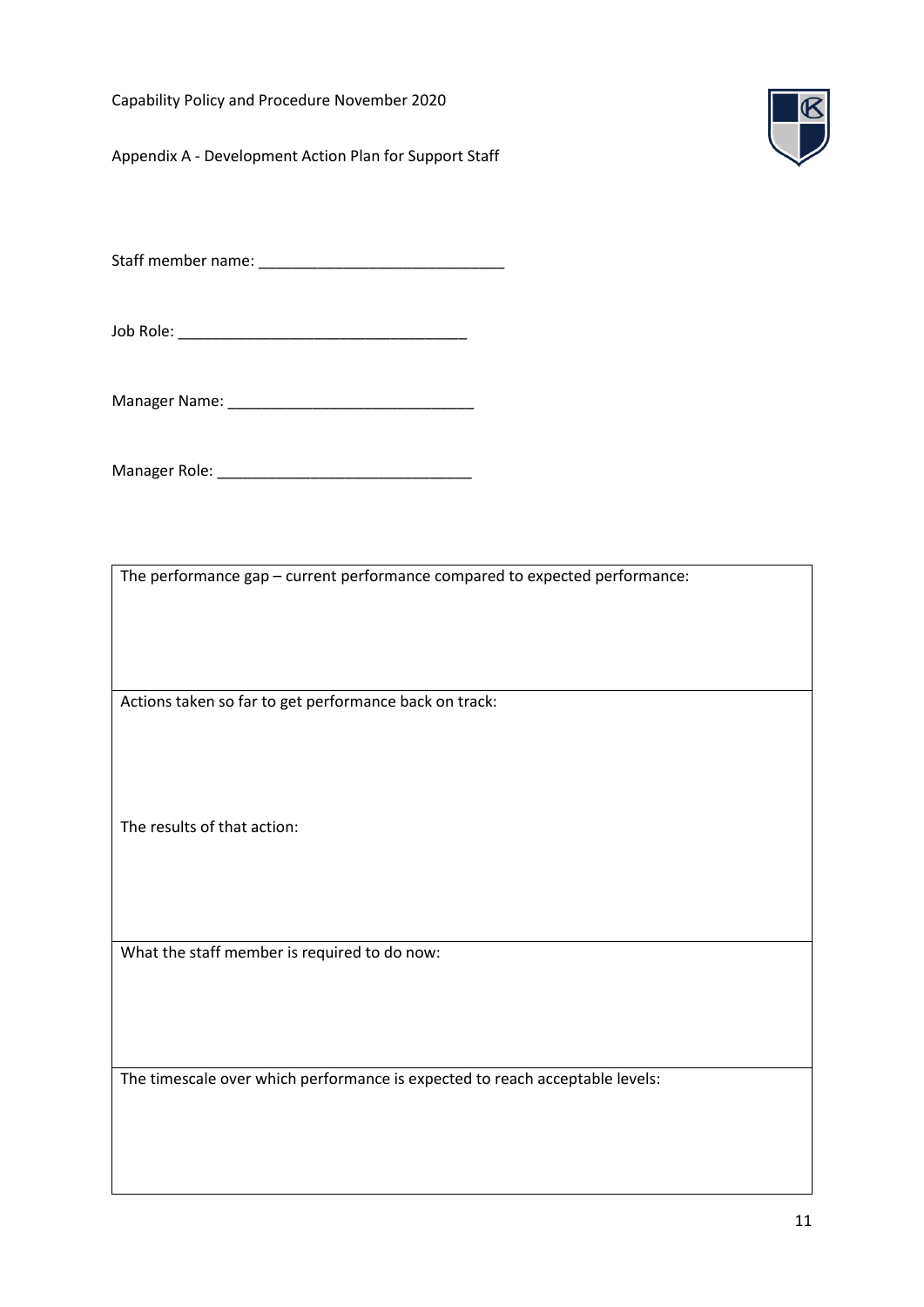| The consequences of the staff member not performing to acceptable levels within that timescale:  |          |  |  |  |
|--------------------------------------------------------------------------------------------------|----------|--|--|--|
| The support, including any retraining, that will be given to the staff member to help them reach |          |  |  |  |
| and maintain acceptable performance levels:                                                      |          |  |  |  |
|                                                                                                  |          |  |  |  |
| Review date:                                                                                     |          |  |  |  |
| Signed:                                                                                          | Signed:  |  |  |  |
| Manager:                                                                                         | Manager: |  |  |  |
| Date:                                                                                            | Date:    |  |  |  |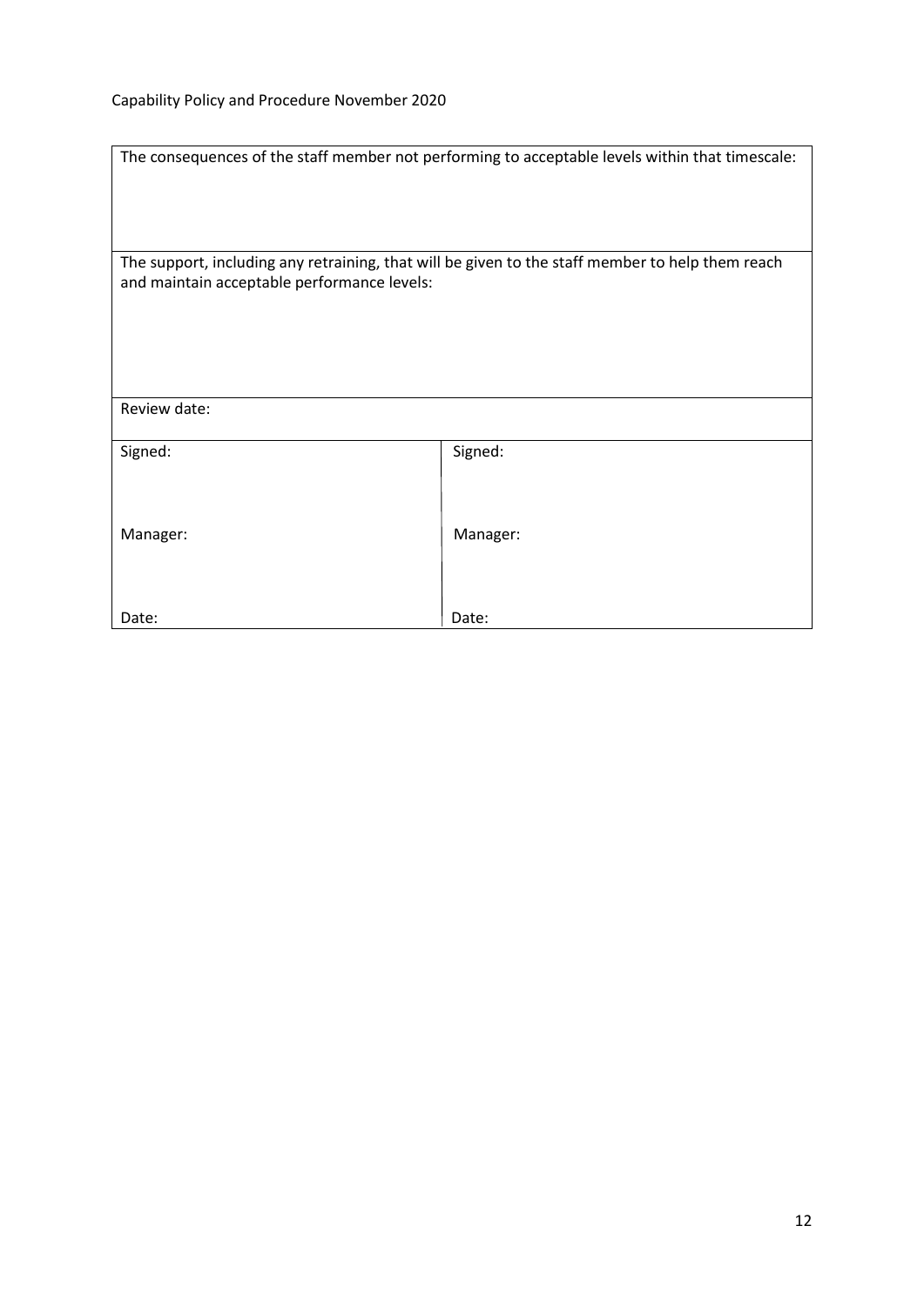

Appendix B - Teachers Support plan

INSERT DATE for a period of 4 school weeks to INSERT DATE

| Name of staff member:   | Name of appraiser:   | Date of meeting: |
|-------------------------|----------------------|------------------|
| Support to be provided: | <b>Staff Member:</b> |                  |
|                         |                      |                  |
|                         |                      |                  |
|                         |                      |                  |
|                         |                      |                  |
|                         |                      |                  |
|                         |                      |                  |
|                         |                      |                  |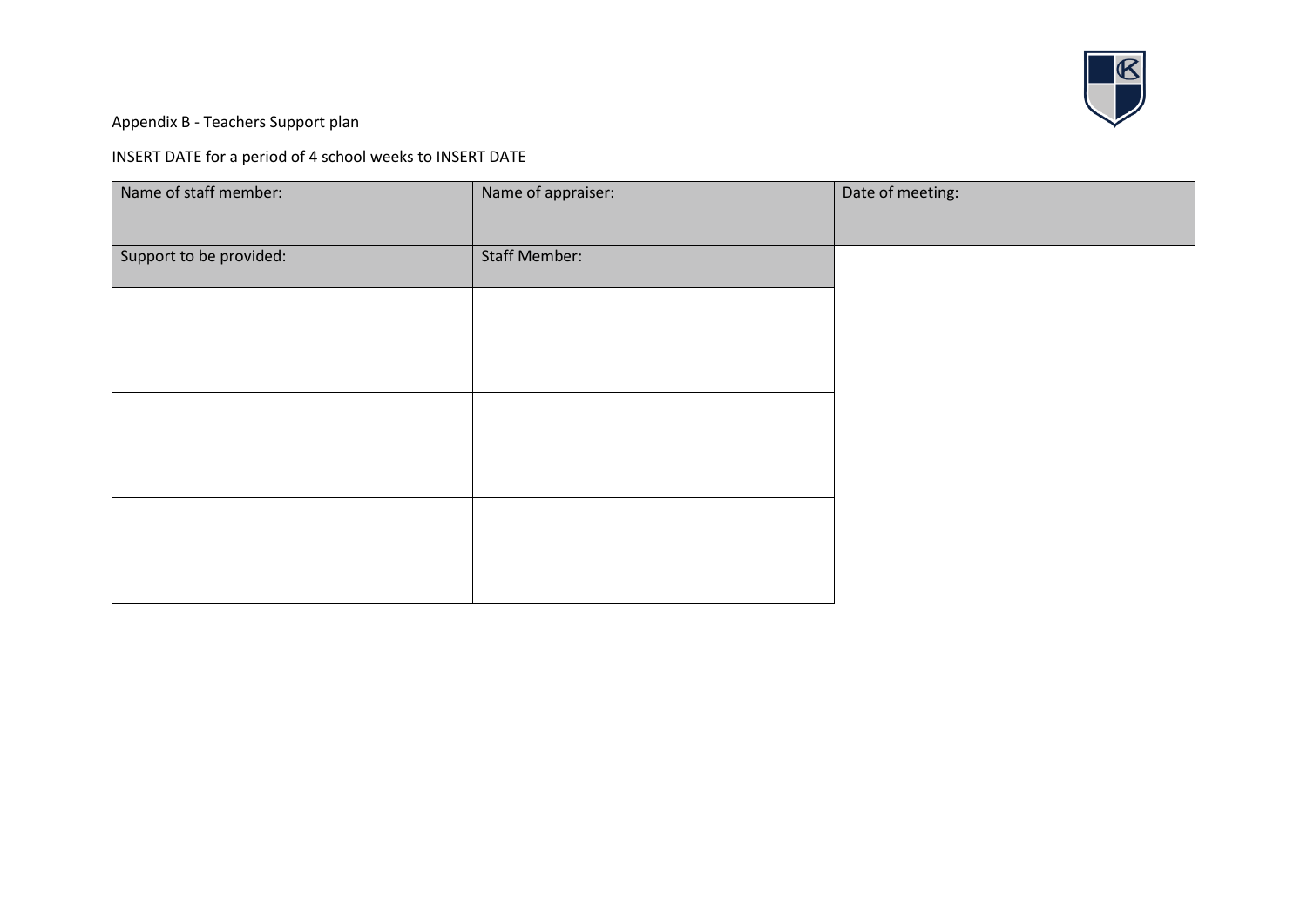| Objective 1: Teachers' Standards Objectives X and X. |                                  |                                        |  |  |
|------------------------------------------------------|----------------------------------|----------------------------------------|--|--|
| Teachers' standards that the objective relates to:   | Success criteria:                | Evidence to be used to assess progress |  |  |
|                                                      |                                  |                                        |  |  |
|                                                      |                                  |                                        |  |  |
|                                                      |                                  |                                        |  |  |
|                                                      |                                  |                                        |  |  |
|                                                      |                                  |                                        |  |  |
| Support/resources to be provided                     | Support/resources to be provided | Support/resources to be provided       |  |  |
|                                                      |                                  |                                        |  |  |
|                                                      |                                  |                                        |  |  |
|                                                      |                                  |                                        |  |  |